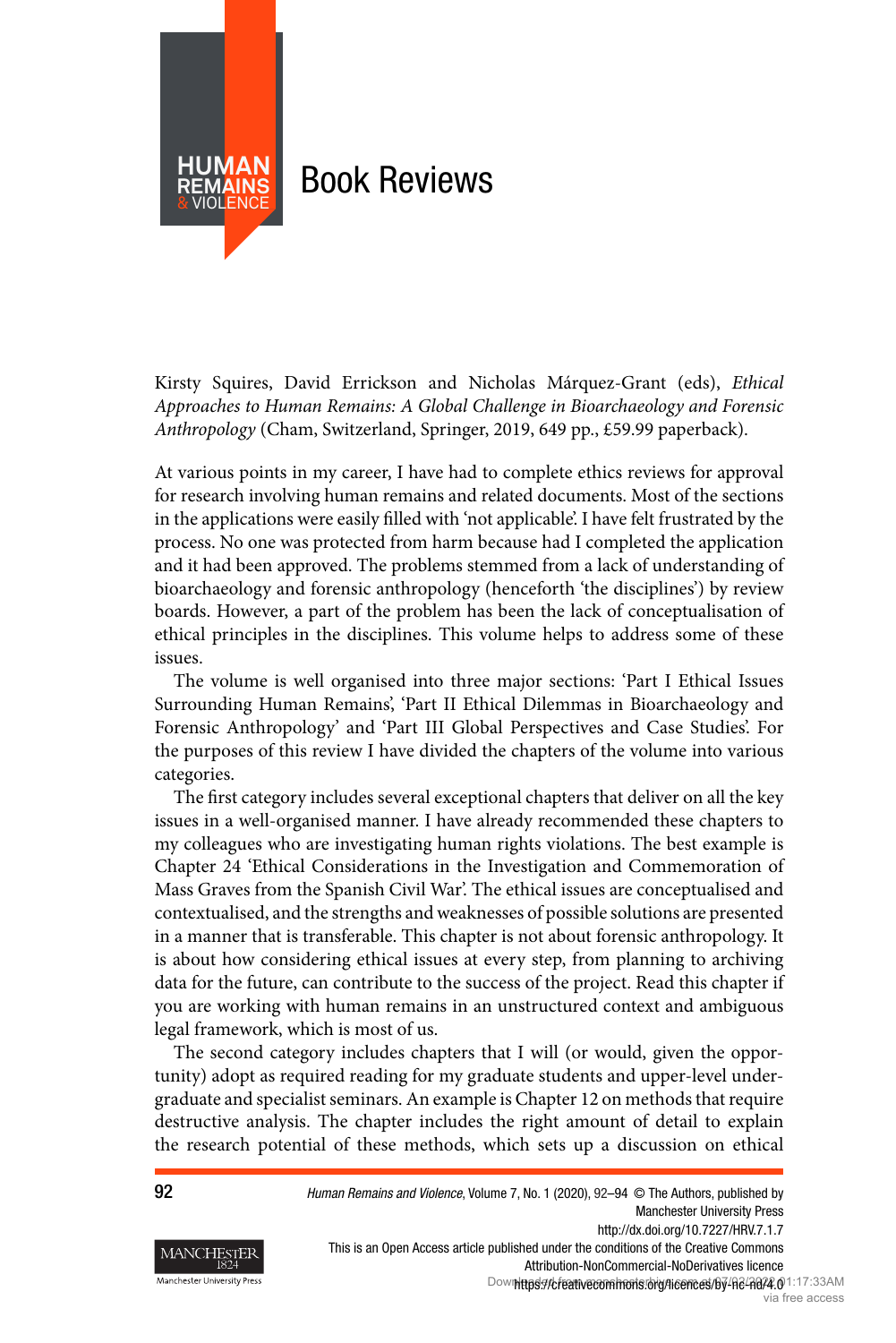## **Book Review**



issues related to destructive sampling. Other examples include Chapter 13 on social media and Chapter 14 on 3D data. In both chapters, the relevant ethical issues are addressed in ways that will still be relevant regardless of technological changes or the popularity of any given platform. There are many other similar chapters that have the Goldilocks approach of getting it just right, with the amount of context and background presented for a meaningful *discussion* of the relevant ethical issues. Furthermore, the chapters situate researchers as active agents in the ethical processes inherent to all research. These chapters will function as intended for interested readers, including researchers, curators and managers at museums and universities, and students with varying degrees of expertise in these specific topics.

The third category includes the chapters that are good scholarship, but from my perspective do not necessarily contribute to the overall scope of a volume with the subtitle '… *in* Bioarchaeology and Forensic Anthropology'. Chapter 6, on the online trade of human remains, is interesting and deals with ethical issues, but they are not specific to the disciplines. Similarly, Chapter 22, which reviews religious and cultural practices from the Middle East, is informative, but not useful to me as a forensic anthropologist or educator. Working within the coroner system in the Province of Ontario (Canada), where there are no religious exemptions, a coroner can or is legally required to order a full post-mortem examination. In other jurisdiction, religious exemptions are possible. The ethical issues are not directly applicable to the disciplines. The ethical issues apply to a society enacting laws regarding respect for religious and cultural beliefs with regard to human remains. In contrast to the approach in Chapter 22 to religion, Chapter 19, on the impacts of bioarchaeology on the Maori, uses the discussion about belief systems in a way that is directly relevant. Descendant communities continue to be harmed by colonial practices. Furthermore, there are ways for bioarchaeologists to work with indigenous communities to rectify past practices in the disciplines and to move forward in collaboration.

At 30 chapters, this volume is immense. Leaving out chapters that are less relevant would allow space for my next category: chapters that should have been included. Repatriation issues in the United States and the international implications of NAG-PRA (the Native American Graves Protection and Repatriation Act) are addressed and there are some country-specific case studies. However, much of the core of the volume – Parts I and II – has a very British perspective, despite the implicit or explicit message that many issues discussed in various chapters are potentially applicable elsewhere. Did the volume bite off more than it can chew? No. We do not need small, manageable bites of porridge. Ethical issues should not be an afterthought. A failure to address them can and does cause real harm to people, and considering ethical issues results in more robust research. Any shortcomings in the book reflect shortcomings in the disciplines. In trying to fill huge gaps, the volume frames and helps to identify ethical problems that the disciplines are failing to consider. I would welcome a second edition of this volume that includes: perspectives of and by bioarchaeologists and forensic anthropologists working and doing research in various parts of India, Africa and the Americas (including Mexico and Canada, where NAGPRA is influential but does not apply); ethical considerations of working with skeletal collections that were built on race, racism and structural violence